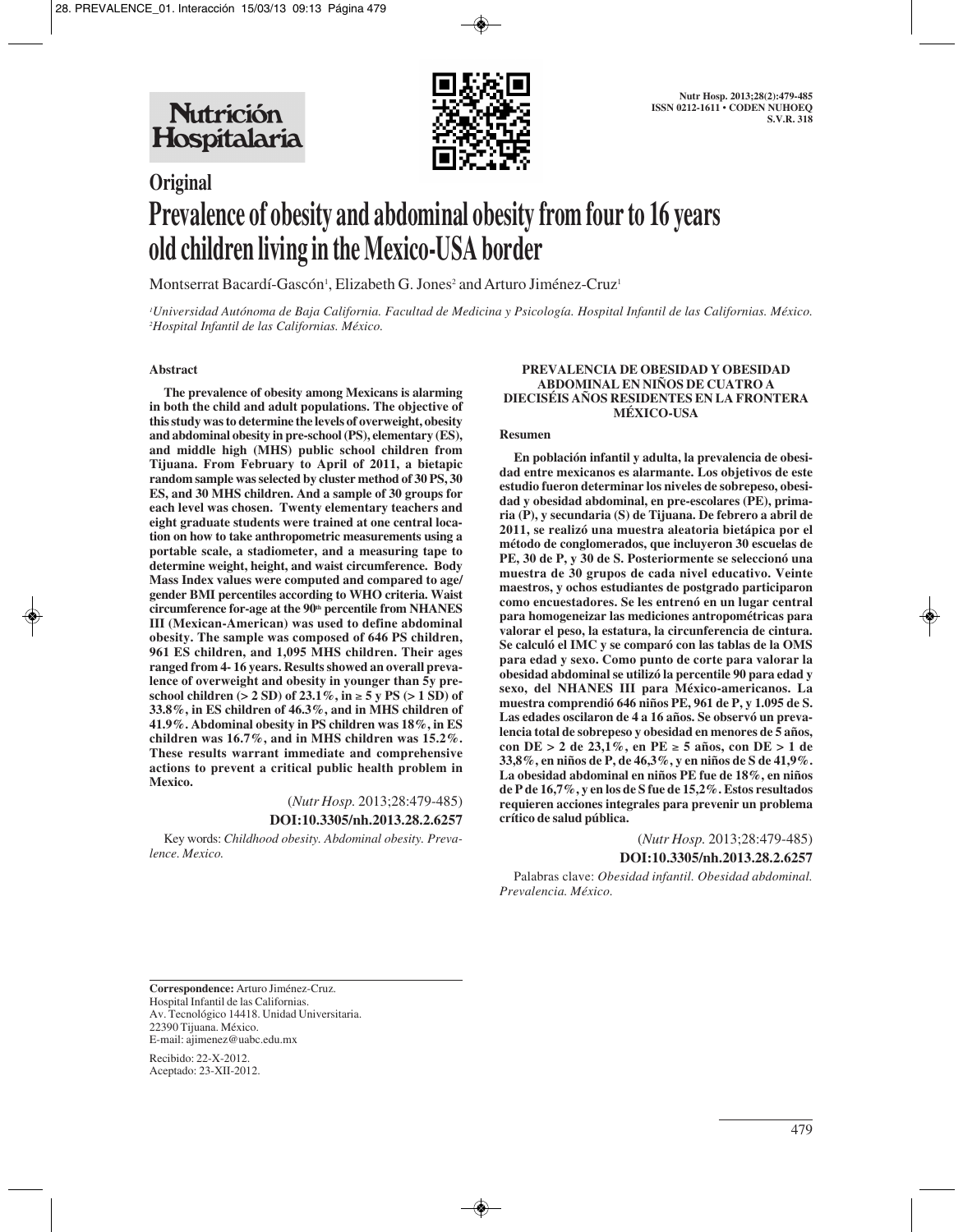# **Introduction**

Earlier reports have shown that the city of Tijuana has the highest prevalence of childhood overweight (OW) and obesity (O) in Mexico with 47.1% in elementary public schools and 52.8% in private elementary schools; additionally, in public and private schools, an overall increase of overweight and obesity of 7-percentage points was observed from the 2001-2002 and 2006-2007 periods.<sup>1</sup> Non representative studies conducted in younger than two years of age infants from low income households have reported in two Mexico-US cities and in one city located in the southeast of Mexico, a frequency of OW of 11% and obesity of 8%, which increased with age, from 3% for OW and 6 % for O before 6 months to 13 and 10% between 12 to 24 months respectively.<sup>2</sup> Additionally, the study of the Mexican Indian children and the Mexican non-Indian population show a high prevalence of OW in the population that has high prevalence of at risk for hunger,3 and the National Nutrition Survey conducted in 2006 shows a prevalence of OW and O among those older than 18 years of age of 69%.4

Obesity during childhood has important short-term medical implications, including insulin resistance, adverse effects on blood pressure, blood lipids, glucose metabolism and social stigma, decreased self-esteem and lower health related quality of life.<sup>5-8</sup> In the longterm, medical implications of obesity also include a greater risk of hypertension, diabetes, cardiovascular disease, and gallbladder disease in adulthood.5-6 The probability that obesity persists into adulthood increases with the child's age.9 This suggests that childhood is a critical period of opportunity for prevention and intervention. Therefore, knowing the magnitude of OW and O through all ages is important to identify the magnitude of the problem and assess the efficacy of health policies.

The objective of this study was to assess the prevalence of obesity and abdominal obesity in pre-school (PS), elementary school (ES), and middle school (MS) children attending the morning shift from public schools of Tijuana.

# **Materials and methods**

# *Settings*

In 2006, Baja California had approximately 3,155.070 residents. Geographically, it shares a strong economic and cultural relationship with the United States. Of the entire state's population, Tijuana, Baja California had approximately 1,559.683 residents.10 According to The Instituto Nacional de Estatidistica, Geografia e Informatica (INEGI),<sup>10</sup> during the 2009-2010 academic years, the numbers of PS, ES and MS in Tijuana was 574, 657 and 219 respectively, with 64,686, 189,013

and 77,389 enrolled students.11 The number of public PS, ES and MS during 2010-1011 periods was 287, 498, and 185 respectively. Mexican public schools may have classes exclusively in the morning or exclusively in the afternoon, or both. Students attending public schools in Mexico are usually from middle and low socioeconomic status (SES) and children attending private schools are usually from middle and high economic status.

# *Population and sample*

Schools were randomly chosen from a list of all the schools registered in the elementary school system. The list of schools was provided by the elementary school system. A bietapic random sample by the cluster method of schools and groups per each education level was conducted. The first step was to select 30 PS, 30 ES and 30 MS, and the second step was to select 30 groups from each educational level. The total sample was composed of 646 PS, 961 ES and 1095 MS children.

# *Recruitment and training*

The purpose of the study was explained to school principals, teachers and parents. Written informed consent was obtained from the parents and the human subjects committee of the Nutrition Academic Group of the University Autonomous of Baja California approved the study. The approval consent form was completed by parents and children as well. Twenty physical education teachers and eight masters of health science students were trained at one central location in taking anthropometrics measurements using a portable scale, a stadiometer, and a measuring tape to determine weight, height, and waist circumference. All teachers and graduate students measured groups of four children (two sets of two randomly assigned to a pair of observers), to assess interobserver measurement reliability. The inter-observer reliability of height (m), weight (kg) and waist circumference (cm) was 0.94, 0.98 and 0.87, respectively.

# *Data collection*

The children's weight, height and waist circumference was measured and recorded during the 2010- 2011-school term.

# *Anthropometric measurements*

Height was measured to the nearest centimeter with a portable stadiometer (model 214 Rod, Seca Corp, Hamburg, Germany) and weight was measured with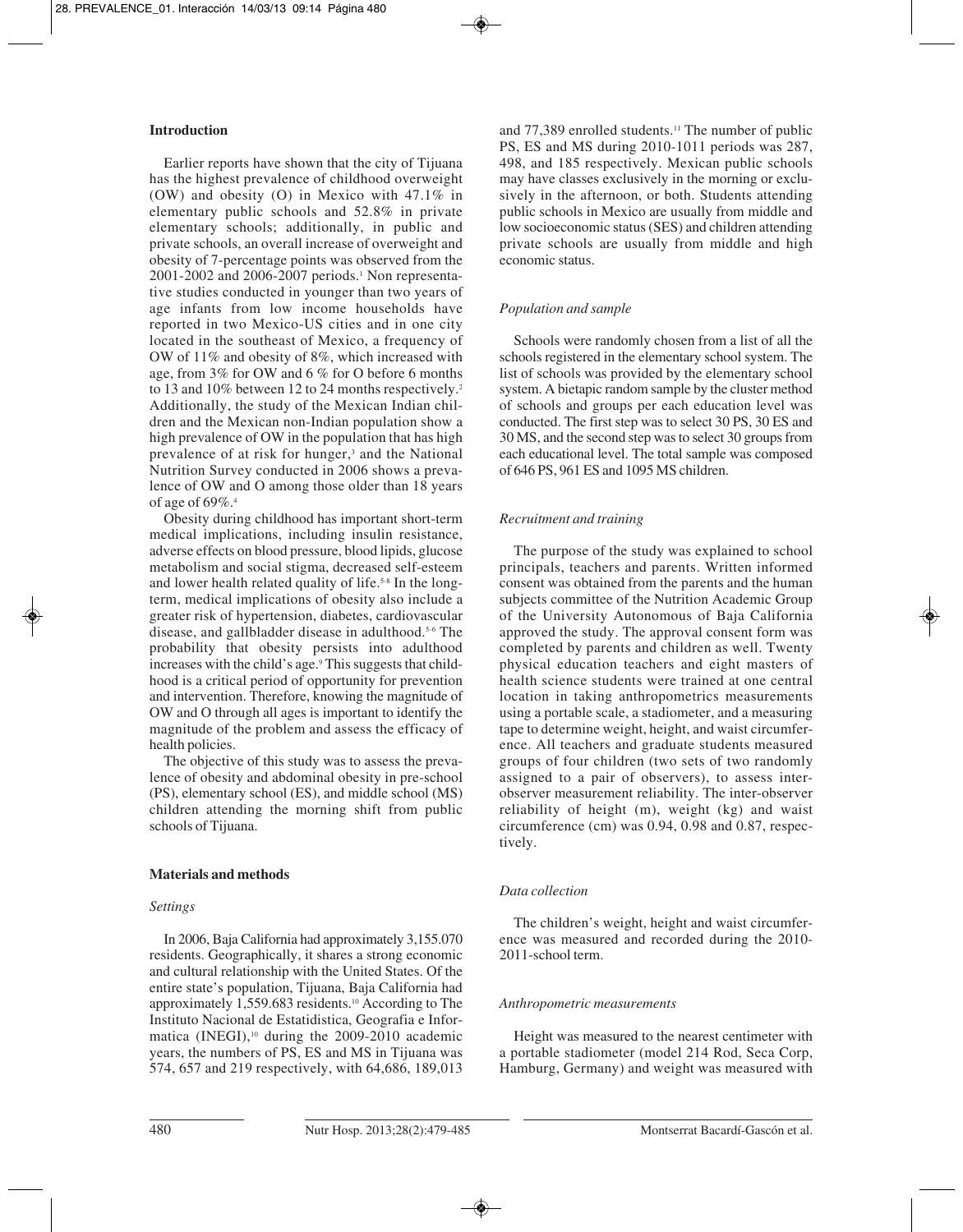| <b>Table I</b><br>BMI z-score for age and sex                       |                                                      |                                                   |                        |  |  |
|---------------------------------------------------------------------|------------------------------------------------------|---------------------------------------------------|------------------------|--|--|
|                                                                     | $<$ 5 years of age                                   |                                                   |                        |  |  |
| Clasification                                                       | Boys $(n=97)$                                        | $Girls (n = 121)$                                 | $Total (n = 218)$      |  |  |
|                                                                     | $N(\%)$                                              | $N(\%)$                                           | $N(\%)$                |  |  |
|                                                                     | $(95\% CI)$                                          | $95\%$ (CI)                                       | $95\%$ (CI)            |  |  |
| Low weight                                                          | 0(0)                                                 | 0(0)                                              | 0(0)                   |  |  |
| $\langle -2SD$                                                      | $\mathbf{0}$                                         | $\theta$                                          | $\theta$               |  |  |
| Normal weight                                                       | 58 (60)                                              | 84 (69)                                           | 142(65.1)              |  |  |
| $-1.99$ SD $\leq +1$ SD                                             | $(63.3 - 56.2)$                                      | $(72.7-66.1)$                                     | 68.1-62.1              |  |  |
| Risk of overweight                                                  | 32(33)                                               | 21 (17)                                           | 53(24.3)               |  |  |
| $> + 1$ SD- $\le$ +2 SD                                             | 36.5-29.5                                            | $0.7 - 2.0$                                       | 26.9-21.7              |  |  |
| Overweight                                                          | 4(4)                                                 | 10(8)                                             | 14(6.4)                |  |  |
| $>+2 SD-5+3 SD$                                                     | $4.4 - 3.8$                                          | $9.1 - 7.4$                                       | $7.0 - 5.9$            |  |  |
| Obesity                                                             | 3(3)                                                 | 6(5)                                              | 9(4.1)                 |  |  |
| $> +3SD$                                                            | $3.3 - 2.8$                                          | 5.4-4.5                                           | $4.4 - 3.8$            |  |  |
|                                                                     | $5 to < 12$ years of age                             |                                                   |                        |  |  |
| Clasification                                                       | <i>Boys</i> $(n = 557)$                              | Girls ( $n = 562$ )                               | $Total (n = 1.119)$    |  |  |
|                                                                     | $N(\%)$                                              | $N(\%)$                                           | $N(\%)$                |  |  |
| Low weight                                                          | 6(1.1)                                               | 3(0.53)                                           | 9(0.8)                 |  |  |
| $\langle -2SD$                                                      | $1.07 - 1.00$                                        | $0.56 - 0.50$                                     | $0.84 - 0.77$          |  |  |
| Normal weight<br>284 (51.0)<br>$-1.99$ SD $\leq +1$ SD<br>52.0-50.0 |                                                      | 339(60.3)<br>62.1-58.5                            | 623(55.7)<br>57.0-54.3 |  |  |
| Overweight                                                          | 147(26.4)                                            | 136(24.2)                                         | 283(25.3)              |  |  |
| $> + 1$ SD- $\le +2$ SD                                             | 26.9-25.8                                            | 25.0-23.4                                         | 25.7-24.9              |  |  |
| Obesity<br>$> +2SD$                                                 | 120(21.5)<br>84 (15.0)<br>22.4-20.7<br>$16.3 - 13.6$ |                                                   | 204(18.2)<br>19.5-17.0 |  |  |
|                                                                     | 12 to 15 years of age                                |                                                   |                        |  |  |
| Clasification                                                       | Boys ( $n = 499$ )                                   | Girls ( $n = 549$ )                               | $Total (n = 1.148)$    |  |  |
|                                                                     | $N(\%)$                                              | $N(\%)$                                           | $N(\%)$                |  |  |
| Low weight                                                          | 4(0.8)                                               | 9(1.6)                                            | 13(1.1)                |  |  |
| $\langle -2SD$                                                      | $0.84 - 0.76$                                        | $1.7 - 1.57$                                      | 1.30-1.20              |  |  |
| Normal weight<br>276(55.3)<br>$-1.99$ SD $-5 + 1$ SD<br>56.8-53.8   |                                                      | 324(59.0)<br>31.96-29.86                          | 600(57.3)<br>58.6-55.6 |  |  |
| Overweight<br>$> + 1$ SD- $\le$ +2 SD                               | 110(22.0)<br>22.8-21.3                               | 121(22.0)<br>231(22.0)<br>23.2-21.00<br>23.2-20.9 |                        |  |  |
| Obesity                                                             | 109(21.8)                                            | 95(17.4)                                          | 204(19.6)              |  |  |
| $>+2SD$                                                             | 22.5-21.9                                            | 18.0-16.6                                         | 20.0-18.9              |  |  |

electronic scales (Scale Plus Fat Monitor UM-028 Tanita (Tokyo, Japan) to the nearest 0.1 kg. Body mass index (BMI), in kg/m<sup>2</sup>, was calculated. Children were measured without shoes and wearing light clothing.

Waist circumference (WC) was measured at the minimum circumference between the iliac crest and the rib cage. WC was compared from the NHANES III Mexican-American sample,<sup>12</sup> and the cutoff point for abdominal obesity was at the 90<sup>th</sup> percentile.<sup>13</sup>

BMI z-score for age/gender, weight-for-height and height-for-age indexes were calculated using the ANTHRO program (v 3.2.2, WHO, 2007) and ANTHRO plus (v 1.0.4, WHO, 2007), which have 2006 WHO growth charts for 0 to 5 years of age<sup>14</sup> and 2007 WHO growth charts for 5 to 19 years of age.

BMI z-score for age/sex and weight/height was classified according to the WHO cutoff points for 0 to 5 years of age as follow: severe undernutrition  $(\leq -3 SD)$ ; undernutrition (-2.99 SD  $\le$  -2 SD); normal weight (-1.99 SD-≤ 1SD); possible risk of OW (> 1 SD-≤ 2 SD); OW  $(> 2 SD \le 3 SD)$  and O  $(> 3 SD)$ . BMI z-score for age/sex and weight/height were classified according to the WHO cutoff points for 5 to 19 years of age as follow: severely wasted  $(\leq -3$  SD); wasted  $(-2.99$  SD- $\leq$ -2 SD); normal weight (-1.99 SD-≤ 1SD); OW (> 1 SD-  $\leq$  2 SD) and O (> 2 SD).

Height-for-age z score was classified according to WHO criteria: severely stunted  $(\leq -3$  SD): stunted (-2.99 SD-≤ -2 SD): normal (-1.99 SD-≤ 3 SD): and tall  $(>3$  DE).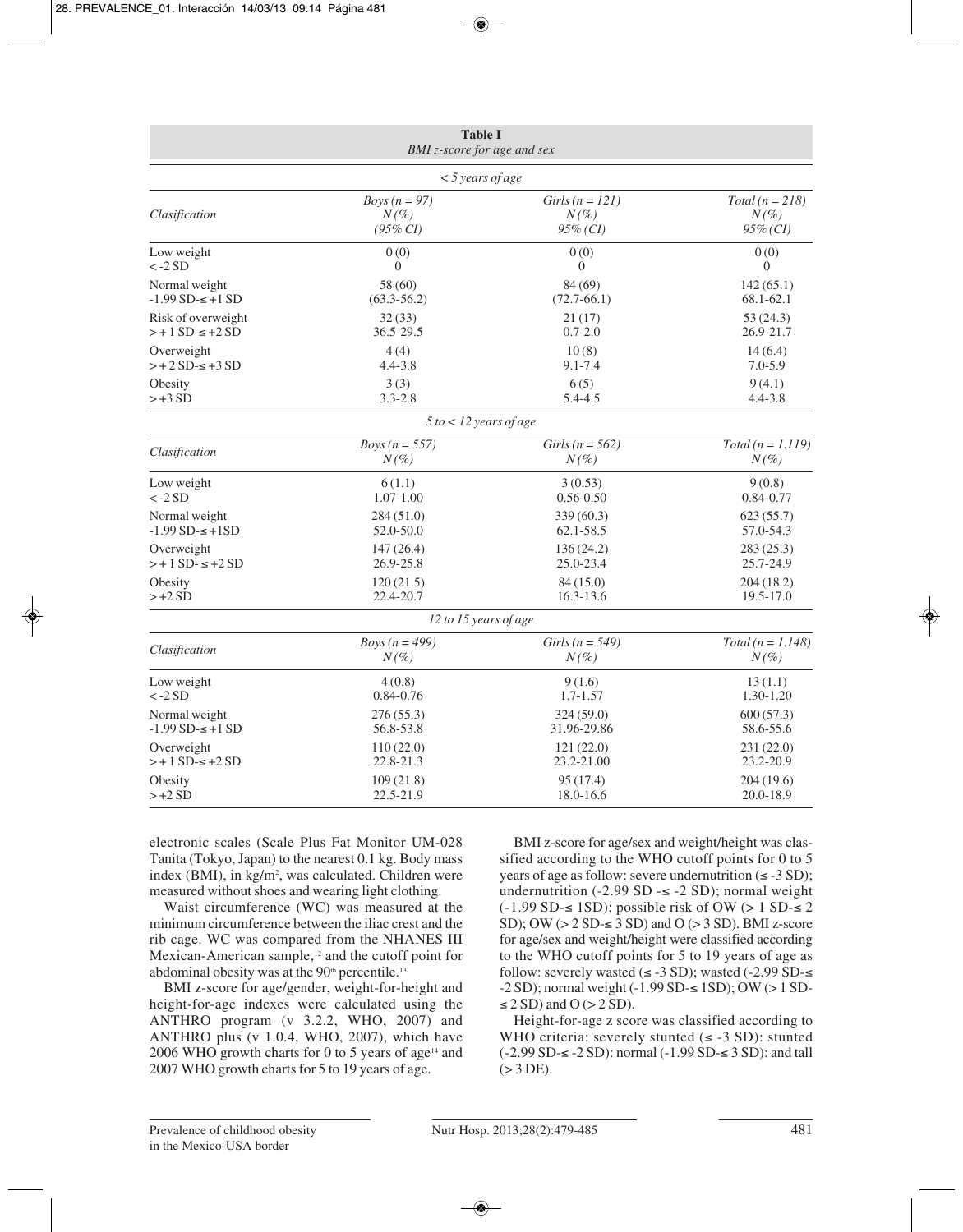| <b>Table II</b><br>Height-for-age and sex |                          |                     |                     |  |
|-------------------------------------------|--------------------------|---------------------|---------------------|--|
|                                           | $<$ 5 years of age       |                     |                     |  |
| Clasification                             | Boys ( $n = 97$ )        | Girls ( $n = 121$ ) | $Total (n = 218)$   |  |
|                                           | $(95\% CI)$              | $95\%$ (CI)         | 95% (CI)            |  |
| $< -3 SD$                                 | 0(0.0)                   | 0(0.0)              | 0(0.0)              |  |
|                                           | $\Omega$                 | $\Omega$            | $\overline{0}$      |  |
| $-2.99$ SD $ \le$ $-2$ DS                 | 2(0.21)                  | 3(2.5)              | 5(2.3)              |  |
|                                           | $2.2 - 1.9$              | $2.7 - 2.2$         | $2.4 - 2.2$         |  |
| $> -1.99$ SD- $\le +3$ DS                 | 95 (98)                  | 118 (97.5)          | 213(97.7)           |  |
|                                           | 98.1-97.8                | 97.7-97.3           | 97.8-97.6           |  |
| $> +3SD$                                  | 0.0(0)                   | 0.0(0)              | 0.0(0)              |  |
|                                           | $\theta$                 | $\Omega$            | $\theta$            |  |
|                                           | $5 to < 12$ years of age |                     |                     |  |
| Clasification                             | Boys ( $n = 557$ )       | Girls ( $n = 562$ ) | $Total (n = 1.119)$ |  |
|                                           | $(95\% CI)$              | $95\%$ (CI)         | 95% (CI)            |  |
| $< -3 SD$                                 | 2(0.36)                  | 0(0.0)              | 2(0.2)              |  |
|                                           | $0.37 - 0.35$            | $\theta$            | $0.18 - 0.17$       |  |
| $-2.99$ SD $ \le$ $-2$ DS                 | 13(2.3)                  | 13(2.3)             | 26(2.3)             |  |
|                                           | $2.4 - 2.2$              | $2.4 - 2.2$         | $2.4 - 2.2$         |  |
| $> -1.99$ SD- $\le +3$ DS                 | 541 (97.1)               | 549 (97.7)          | 1,090(97.4)         |  |
|                                           | 97.2-97.0                | 97.8-97.6           | 97.5-97.3           |  |
| $> +3SD$                                  | 1(0.18)                  | 0(0.0)              | 1(0.1)              |  |
|                                           | $0.19 - 0.17$            | $\theta$            | $\theta$            |  |
|                                           | 12 to 15 years of age    |                     |                     |  |
| Clasification                             | Boys ( $n = 499$ )       | Girls ( $n = 549$ ) | $Total (n = 1.148)$ |  |
|                                           | $(95\% CI)$              | $95\%$ (CI)         | $95\%$ (CI)         |  |
| $< -3 SD$                                 | 2(0.4)                   | 0(0.0)              | 2(0.2)              |  |
|                                           | $0.42 - 0.38$            | $\theta$            | $0.2 - 0.18$        |  |
| $-2.99$ SD $ \le$ $-2$ SD                 | 10(2.0)                  | 26(4.7)             | 35(3.4)             |  |
|                                           | $2.2 - 2.8$              | $0.5 - 0.4$         | $3.7 - 3.1$         |  |
| $> -1.99$ SD $- \le +3$ SD                | 487 (97.6)               | 521 (95.0)          | 1,008(96.2)         |  |
|                                           | 97.8-97.4                | 95.4-94.4           | 96.5-95.8           |  |
| $> +3SD$                                  | 0(0.0)                   | 2(0.3)              | 2(0.2)              |  |
|                                           | $\boldsymbol{0}$         | 0.38-0.34           | $0.20 - 0.18$       |  |

# *Statistical analysis*

BMI z-scores for-age and sex, and height-for-age and sex z-scores were calculated with Antrho and Antrho Plus software. Descriptive statistics were calculated using SPSS v17 software. Confidence Intervals were adjusted for cluster sample.

# **Results**

A total of 531 (82% of the sample) PSC children (52% girls), 874 (91% of the sample) ES children (50% girls), and 980 (90% of the sample) MS children (53% girls) were interviewed and measured, which represent 82% of the total sample. Mean age in each group was  $4.7 \pm 0.6$ ,  $8.6 \pm 1.8$ , and  $13.6 \pm 1.0$  years, respectively.

Table I show the BMI z-score for age and sex for younger than five, 5 to 12 and 12 to 15 year old children. Table II, contains the distribution of height-forage and sex, and in table III shows the distribution of height for-age and sex between d BMI-for-age and sex categories in younger and older than 5 years of age. In table IV the means and SD of anthropometric measurements by age (4 to  $\ge$  15) are identified. Abdominal obesity in children younger than 5 years old was 22%, 95% CI (20.8-23.7), in children 5-12 years old was 16.1%, 95% CI (15.4-16.8), and in children 12-15 years old was 15.4%, 95% CI (14.7-16.2).

## **Discussion**

The elevated levels of OW and O found in this study (table I) are much higher than the ones reported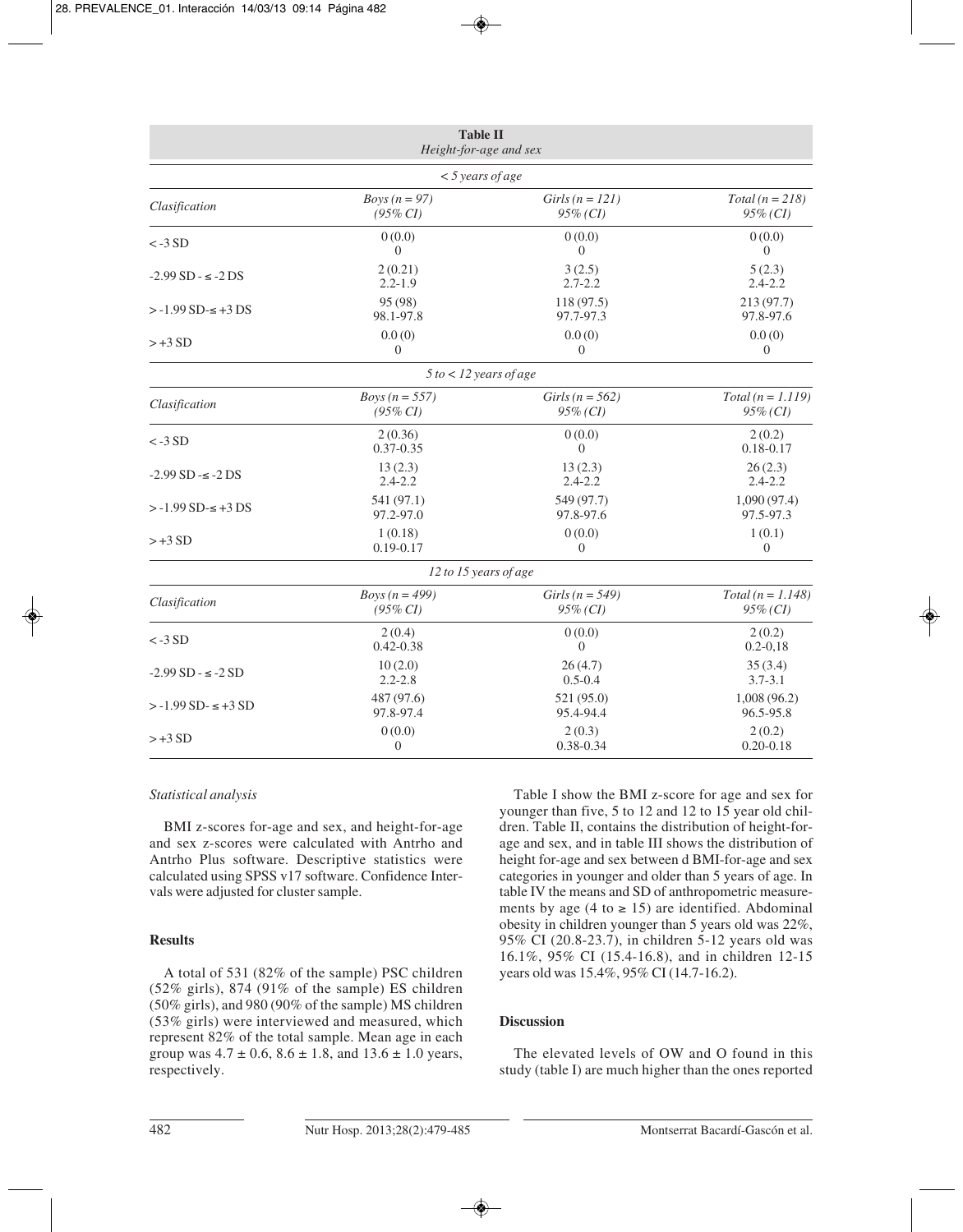|                         | <b>Table III</b><br>Distribution of height ofr-age and sex between<br>BMI-for-age and sex categories in younger and older<br>than 5 years of age |                    |
|-------------------------|--------------------------------------------------------------------------------------------------------------------------------------------------|--------------------|
|                         | Younger than 5 years of age                                                                                                                      |                    |
| <b>BMI-for-age-sex</b>  | $Height \le -2DS$                                                                                                                                | $Height > -1.99DS$ |
|                         | $N(\%)$                                                                                                                                          | $N(\%)$            |
| $-1.99$ SD- $\le +1$ SD | 3(60)                                                                                                                                            | 139(65)            |
| $>+2SD-5+3SD$           | 2(40)                                                                                                                                            | 51 (24)            |
| $> +3SD$                | 0(0)                                                                                                                                             | 14(7)              |
| Total                   | 5(100)                                                                                                                                           | 213 (100)          |
|                         | Older than 5 years of age                                                                                                                        |                    |
|                         | $N(\%)$                                                                                                                                          | $N(\%)$            |
| $\leq$ -2 SD            | 3(4.5)                                                                                                                                           | 19(1)              |
| $-1.99$ SD $+1$ SD      | 52 (79)                                                                                                                                          | 1,171 (56)         |
| $>+2SD$                 | 9(14)                                                                                                                                            | 505(24)            |
| $>+2SD$                 | 2(3)                                                                                                                                             | 406(19)            |
| Total                   | 66(100)                                                                                                                                          | 2,101(100)         |

in the National Health and Nutrition Survey  $(MexNHNS)$  conducted in 2006, $4$  but among ES children they are slightly lower (3 percentage points (pp)) than the prevalence found in public school children in 2006.1 However, the former used the CDC criteria and the latter is using the WHO criteria. In PS children there were no emaciated children (table II) compared to 1.6% found in the MexNHNS, and stunting was less than half of the observed in the northern region of Mexico in the MexNHNS and no children severely stunted were found. Although this study is conducted in children attending public, morning shift schools, which do not represent all children of this age, the results indicate that emaciated and severely stunted children are not a major problem in this Mexico-US border city, in contrast with the high prevalence of OW and O found in this age group (10% compared with 5% found in the northern region in 2006).<sup>4</sup> The prevalences of ROW, OW and O found in the PS children are similar (within the 95% confidence interval) with those, using CDC cutoff points, found in Mexican American infants and toddlers in the USA during 2009- 2010.15 In ES children, the frequency of stunting found in this study was 7.5 pp lower (table II) than the reported in the MexNHNS at the national level, but the prevalence of OW and O (table I) was 8 pp higher than the 35% found in the northern region,<sup>4</sup> which is within the confidence interval of the prevalence among 6 to 11 y of age Mexican Americans during 2009-2010.15 In the MS children, the frequency of stunting (table II) was 5 pp lower than the reported in the MexNHS at the national level, but the prevalence of OW and O (table I) was 10 pp higher than the  $32.6\%$  found at the national level,<sup>4</sup>

and within the 95% confidence interval of the prevalence among 12-19 y of age Mexican Americans during 2009-2010.<sup>15</sup>

Two percent (three children with normal weight and two with risk of OW) of the total younger than 5 y of age had low height  $(\leq -2DS)$  for age and sex, and three percent of the total population had low height  $(\leq -2DS)$  for age and sex. Most of the children who had low height-for-age and sex had normal or low weight, and eleven children were OW or O (table III). In this study it was also found that there is a tendency to increase BMI and waist circumference with age (table IV).

The results confirm alarming high levels of OW, O and AO in children 4 to 15 years, which is consistent with the results observed in a non-conventional sample among 5 to 24 month olds, low income infants, which showed a frequency of OW and O of 11% and 8%, respectively: this increases with age, from 3% for OW and 6% for O before 6 months to 13 and 10% between 12 to 24 months, respectively.<sup>2</sup> These results are also consistent with the 15.7% found among Mexican American infants and toddlers in 2009- 2010.15 Indicating that the risk factors facing infants, toddlers, elementary school children and MS adolescents in this Mexico-US border city are similar to those found in Mexican Americans in the USA, the population which has the highest prevalence of obesity in the USA.15

This indicates that the major risk factors for obesity in this population might be initiated during pregnancy and early infancy, from prenatal to postnatal factors, such as inadequate food habits and weight control during pregnancy, lack of exclusive breastfeeding during the first six month of life, early ablactating, introduction of sugar beverages and snacks early in life, lack of knowledge about health risk factors, etc.<sup>16-</sup> <sup>17</sup> Additionally, other environmental factors during pre-school and elementary school years expose children to increasing risk factors.16-18 The results also indicate a stabilization or slight reduction of OW and O among public ES children compared to children from public schools attending in the morning during  $2006-2007$  period.<sup>1</sup> However, this could not be assured due to the lack of confidence intervals from the 2006-2007 survey, and no surveys among 2 to 5 year olds or 12 to 15 year olds were previously published. Therefore, there was no change in obesity prevalence among 5 to 11year olds and new data of the high prevalence of obesity among 2 to 15 year old children was found.

The main limitation of this study is the relatively small sample data, the lack of inclusion of private schools and children not attending to schools, which might be as much as 50% among PS children and 5 to 10 percent in older children.

Although the lack of change in the prevalence of obesity among those 6 to 11 years of age is encouraging, the high prevalence of obesity among younger children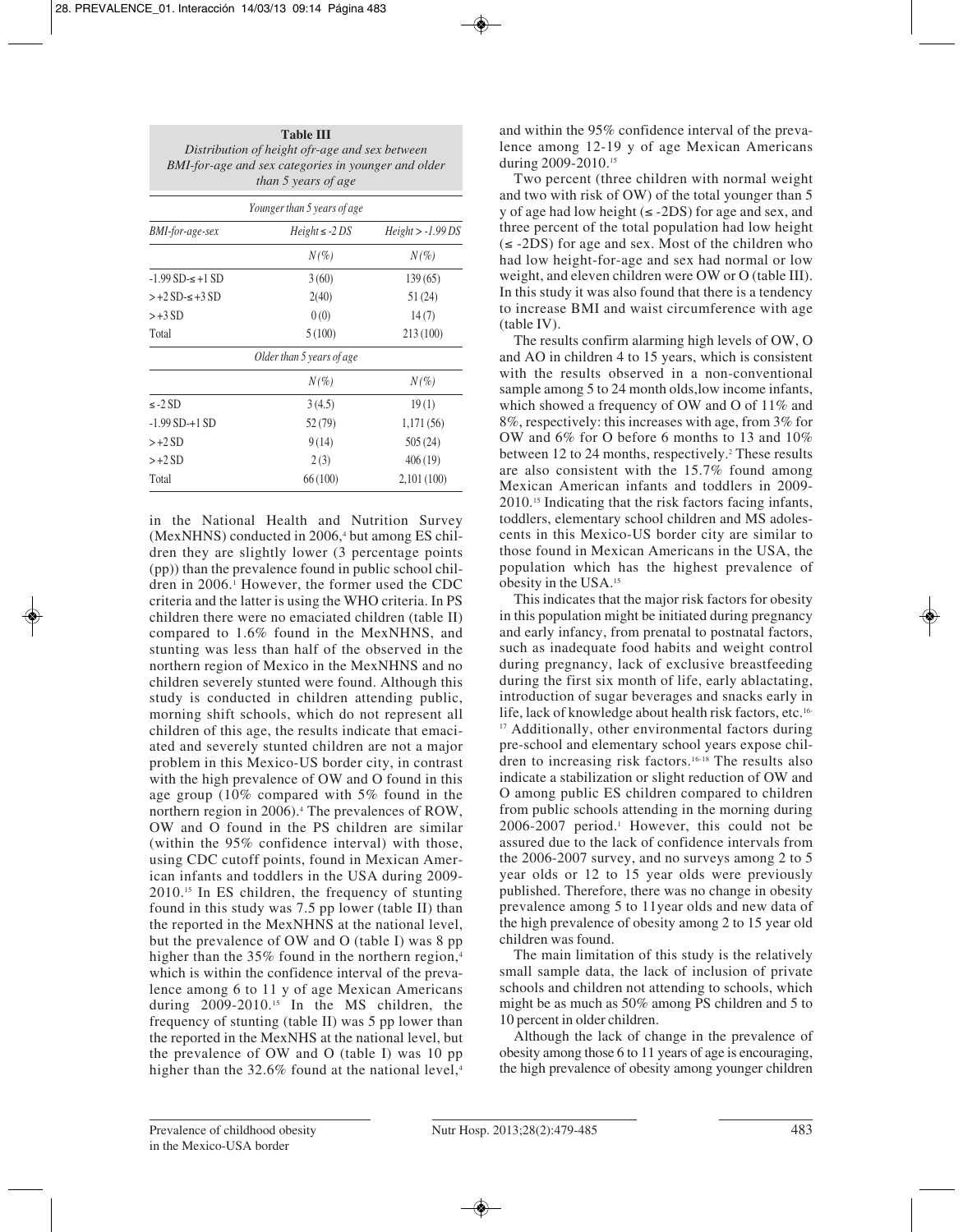|                                                                |              | $n = 210$<br>$\leq l \leq$                   | $60.6 \pm 14.0$ | $161.8 \pm 8.0$        | $78.4 \pm 11.7$          | $23.1 \pm 4.8$          | $0.62 \pm 1.2$         | $-0.59 \pm 0.9$               | and the high exposures to risk factors via television<br>exposure to high calorie and salty snacks, the high avail-<br>ability of snacks at schools, among street vendors and in<br>the supermarkets, warrant stricter measures to prevent                                                                                                                                                                                                                                                                                                                                                                            |
|----------------------------------------------------------------|--------------|----------------------------------------------|-----------------|------------------------|--------------------------|-------------------------|------------------------|-------------------------------|-----------------------------------------------------------------------------------------------------------------------------------------------------------------------------------------------------------------------------------------------------------------------------------------------------------------------------------------------------------------------------------------------------------------------------------------------------------------------------------------------------------------------------------------------------------------------------------------------------------------------|
| Means and SD of anthropometric measurements by age<br>Table IV | Years of age | $= 285$<br>$\overline{14}$<br>$\overline{a}$ | $59.8 \pm 15.1$ | $161.1 \pm 7.8$        | $77.0 \pm 12.6$          | $22.9 \pm 4.8$          | $0.77 \pm 1.2$         | $-0.35 \pm 0.94$              | and change this toxic environment.<br><b>Acknowledgments</b>                                                                                                                                                                                                                                                                                                                                                                                                                                                                                                                                                          |
|                                                                |              | $n = 348$<br>$\overline{13}$                 | $56.3 \pm 14.5$ | $157.7 \pm 7.6$        | $75.7 \pm 11.9$          | $22.5 \pm 4.9$          | $0.89 \pm 1.3$         | $-0.16 \pm 1.0$               | The authors of this study greatly appreciate the<br>support and encouragement of Dr. Jose A. Loaiza,<br>Medical Director of the Children Hospital of the Cali-<br>fornias for the implementation of this study. We are                                                                                                                                                                                                                                                                                                                                                                                                |
|                                                                |              | $n = 203$<br>$\overline{L}$                  | $51.1 \pm 12.7$ | $153.8 \pm 7.5$        | $73.4 \pm 11.0$          | $21.4 \pm 4.1$          | $0.86 \pm 1.2$         | $-0.02 \pm 1.0$               | also in debt with the graduate students at the Medical<br>Schools, Ana Lilia Armendariz, Lidia M Castañeda,<br>Nuri Yohana Caravali, Glenda Diaz, Marcos Lepe,<br>Gabriela Lopez, Lilian Vargas and Irma Velasquez for                                                                                                                                                                                                                                                                                                                                                                                                |
|                                                                |              | $n = 68$<br>$\overline{1}$                   | $45.8 \pm 12.4$ | $147.7 \pm 7.3$        | $73.0 \pm 11.6$          | $20.8 \pm 4.3$          | $0.95 \pm 1.3$         | $0.05 \pm 1.0$                | their support in the measurements of the children. Like-<br>wise, we also want to thank "la maestra", Dora Ma.<br>Corona Aguilar, and all the PE teachers who supported<br>us in planning the logistic of the survey, and Martha                                                                                                                                                                                                                                                                                                                                                                                      |
|                                                                |              | $n = 147$<br>$\overline{\mathcal{L}}$        | $38.2 \pm 9.4$  | $139.7 \pm 6.8$        | $67.7 \pm 10.6$          | $19.5 \pm 3.8$          | $0.88 \pm 1.2$         | $-0.17 \pm 1.0$               | Estrada-Grimalda, from SDSU for their final comments<br>and edits of the manuscript.                                                                                                                                                                                                                                                                                                                                                                                                                                                                                                                                  |
|                                                                |              | $n = 147$<br>$\circ$                         | $36.9 \pm 10.7$ | $136.0 \pm 7.0$        | $68.2 \pm 11.8$          | $19.7 \pm 4.2$          | $1.1 \pm 1.4$          | $0.08 \pm 1.1$                | <b>References</b><br>1. Bacardí-Gascón M, Jiménez-Cruz A, Jones E, Velasquez Perez<br>I, Loaiza Martinez JA. Trends of Overweight and Obesity<br>among Children in Tijuana. Ecology of Food and Nutrition                                                                                                                                                                                                                                                                                                                                                                                                             |
|                                                                |              | $n = 115$<br>$^{\circ}$                      | $31.7 \pm 8.4$  | $129.1 \pm 5.1$        | $62.9 \pm 9.6$           | $18.8 \pm 3.8$          | $1.1 \pm 1.4$          | $0.07 \pm 0.9$                | 2009; 48 (3): 226-236.<br>2. Jimenez- Cruz A, Bacardi -Gascon M, Pichardo- Osuna A,<br>Mandujano-Trujillo Z, Castillo-Ruiz O: Infant and Toddlers'<br>Feeding Practices and Obesity amongst Low-income Families<br>in Mexico. Asia Pacific J Clin Nutr 2010; 19(3): 316-323.                                                                                                                                                                                                                                                                                                                                          |
|                                                                |              | $n = 237$<br>$\overline{a}$                  | $27.5 \pm 6.0$  | $124.1 \pm 51$         | $59.4 \pm 8.5$           | $17.7 \pm 3.1$          | $0.92 \pm 1.3$         | $-0.08 \pm 0.9$               | 3. Jiménez-Cruz A, Bacardí-Gascón M. Prevalence of Over-<br>weight and Hunger among Mexican Children from Migrant<br>Parents. <i>Nutr Hosp</i> 2007; 22(1): 85-8.<br>4. Olaiz-Fernández G, Rivera-Dommarco J, Shamah-Levy T, Rojas<br>R, Villalpando-Hernández S, Hernández-Ávila M, Sepulveda                                                                                                                                                                                                                                                                                                                        |
|                                                                |              | $n = 133$<br>$\circ$                         | $23.2 \pm 4.0$  | $116.7 \pm 5.1$        | $56.8 \pm 6.4$           | $17.0 \pm 2.3$          | $0.84 \pm 1.3$         | $-0.28 \pm 0.9$               | Amor J. Encuesta Nacional de Salud y Nutrición 2006. Cuer-<br>navaca, México: Instituto Nacional de Salud Pública, 2006.<br>5. Freedman DS, Dietz WH, Srinivasan SR, Berenson GS. The<br>relation of overweight to cardiovascular risk factors among<br>children and adolescents: the Bogalusa Heart Study. Pediatrics                                                                                                                                                                                                                                                                                                |
|                                                                |              | $= 272$<br>5<br>$\overline{a}$               | $19.9 \pm 3.2$  | $110.4 \pm 4.7$        | $54.1 \pm 5.4$           | $16.3 \pm 1.8$          | $0.60 \pm 1.1$         | $-0.33 \pm 0.8$               | 1999; 103: 1175-1182.<br>6. Dulloo AG. Thrifty energy metabolism in catch-up growth<br>trajectories to insulin and leptin resistance. Best Pract Res Clin<br>Endocrinol Metab 2008; 22: 155-71.<br>7. Wadden TA, Stunkard AJ. Social and psychological conse-                                                                                                                                                                                                                                                                                                                                                         |
|                                                                |              | $= 218$<br>4<br>$\overline{a}$               | $+2.7$<br>18.5  | $105.9 \pm 4.0$        | $53.3 \pm 5.3$           | $16.4 \pm 1.8$          | $0.73 \pm 1.1$         | $-0.32 \pm 0.8$               | quences of obesity. Ann Intern Med 1985; 103: 1062-1067.<br>8. Puhl RM, Brownell KD. Psychosocial origins of obesity<br>stigma: toward changing a powerful and pervasive bias.<br><i>Obesity Reviews</i> 2003; 4: 213-227.<br>9. Dietz WH. Periods of risk in childhood for the development of<br>adult obesity-what do we need to learn? J Nutr 1997; 127:<br>1884S-1886S.                                                                                                                                                                                                                                           |
|                                                                |              |                                              | Weight (kg)     | Height <sub>(cm)</sub> | Waist Circumference (cm) | BMI(kg/m <sup>2</sup> ) | BMI-age-gender z-score | Height-age-gender z-score     | 10. INEGI. Censo General de la Población y Vivienda (2010).<br>INEGI, San Luis Potosi, Mexico, 2010. http://www.inegi.org.<br>mx/default.aspx. (Accessed 03/10/2012).<br>11. Calderon Hinojosa Felipe Quinto Informe de Gobierno, 2011.<br>http://www.informe.gob.mx/informe-de-gobierno/anexo-esta-<br>distico. (Accessed $03/10/2012$ ).<br>12. Fernández JR, Redden DT, Pietrobelli A, and Allison DB.<br>Waist circumference percentiles in nationally representative<br>samples of African-American, European-American, and<br>Mexican-American children and adolescents. <i>J Pediatr</i> 2004;<br>145: 439-44. |
| 484                                                            |              |                                              |                 |                        |                          |                         |                        | Nutr Hosp. 2013;28(2):479-485 | Montserrat Bacardí-Gascón et al.                                                                                                                                                                                                                                                                                                                                                                                                                                                                                                                                                                                      |

# **Acknowledgments**

## **References**

- 1. Bacardí-Gascón M, Jiménez-Cruz A, Jones E, Velasquez Perez I, Loaiza Martinez JA. Trends of Overweight and Obesity among Children in Tijuana. *Ecology of Food and Nutrition* 2009; 48 (3): 226-236.
- 2. Jimenez- Cruz A, Bacardi -Gascon M, Pichardo- Osuna A, Mandujano-Trujillo Z, Castillo-Ruiz O: Infant and Toddlers' Feeding Practices and Obesity amongst Low-income Families in Mexico. *Asia Pacific J Clin Nutr* 2010; 19 (3): 316-323.
- 3. Jiménez-Cruz A, Bacardí-Gascón M. Prevalence of Overweight and Hunger among Mexican Children from Migrant Parents. *Nutr Hosp* 2007; 22 (1): 85-8.
- 4. Olaiz-Fernández G, Rivera-Dommarco J, Shamah-Levy T, Rojas R, Villalpando-Hernández S, Hernández-Ávila M, Sepulveda Amor J. Encuesta Nacional de Salud y Nutrición 2006. Cuernavaca, México: Instituto Nacional de Salud Pública, 2006.
- 5. Freedman DS, Dietz WH, Srinivasan SR, Berenson GS. The relation of overweight to cardiovascular risk factors among children and adolescents: the Bogalusa Heart Study. *Pediatrics* 1999; 103: 1175-1182.
- 6. Dulloo AG. Thrifty energy metabolism in catch-up growth trajectories to insulin and leptin resistance. *Best Pract Res Clin Endocrinol Metab* 2008; 22: 155-71.
- 7. Wadden TA, Stunkard AJ. Social and psychological consequences of obesity. *Ann Intern Med* 1985; 103: 1062-1067.
- 8. Puhl RM, Brownell KD. Psychosocial origins of obesity stigma: toward changing a powerful and pervasive bias. *Obesity Reviews* 2003; 4: 213-227.
- 9. Dietz WH. Periods of risk in childhood for the development of adult obesity-what do we need to learn? *J Nutr* 1997; 127: 1884S-1886S.
- 10. INEGI. Censo General de la Población y Vivienda (2010). INEGI, San Luis Potosi, Mexico, 2010. http://www.inegi.org. mx/default.aspx. (Accessed 03/10/2012).
- 11. Calderon Hinojosa Felipe Quinto Informe de Gobierno, 2011. http://www.informe.gob.mx/informe-de-gobierno/anexo-estadistico. (Accessed 03/10/2012).
- 12. Fernández JR, Redden DT, Pietrobelli A, and Allison DB. Waist circumference percentiles in nationally representative samples of African-American, European-American, and Mexican-American children and adolescents. *J Pediatr* 2004; 145: 439-44.